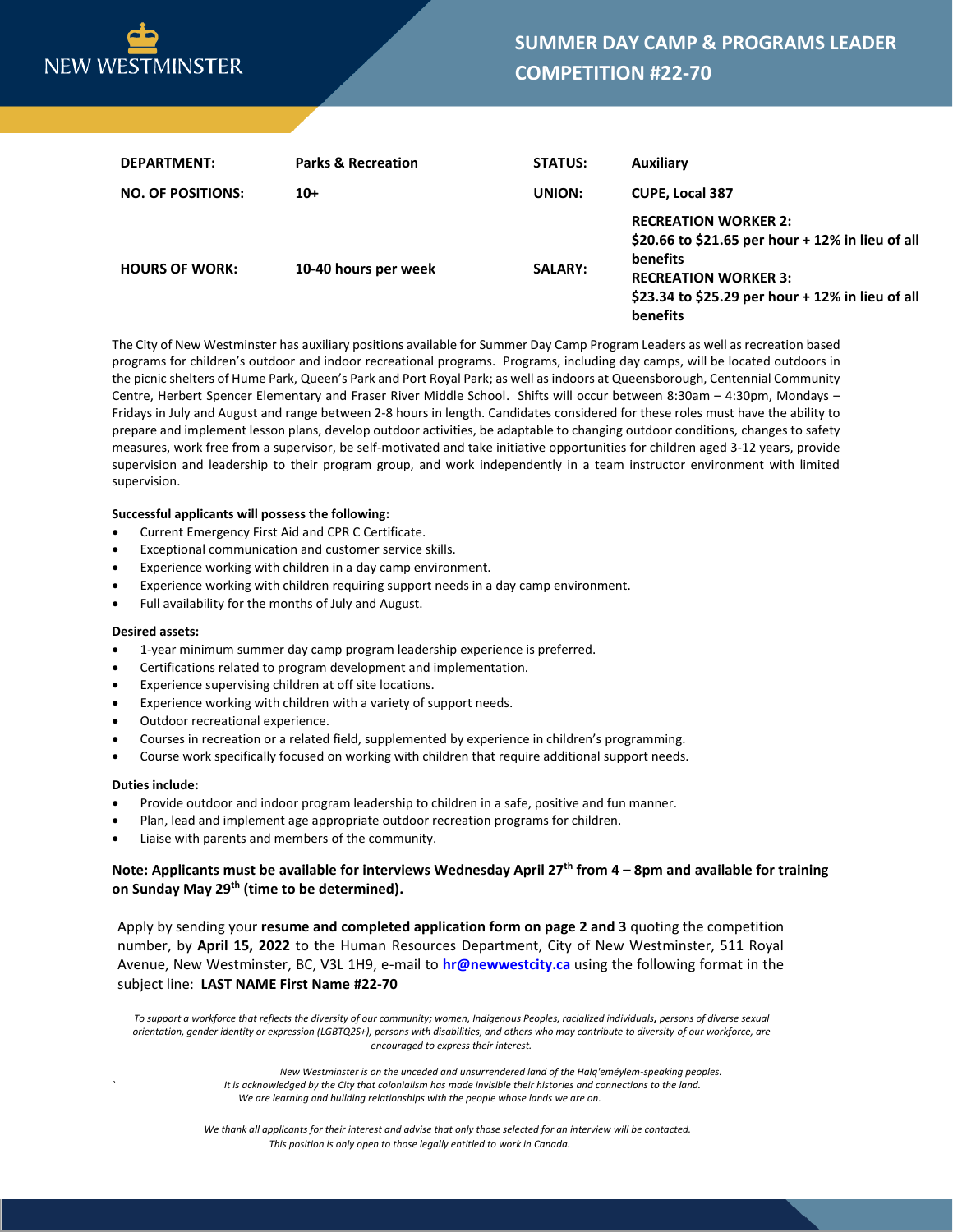

# *Summer Program Staff Application for Employment (2022)*

*Please read and review this form carefully.*

| Position(s) applying for        | $\Box$ Summer Leader II | $\Box$ Summer Leader I | $\Box$ Support Leader |  |
|---------------------------------|-------------------------|------------------------|-----------------------|--|
| $\vert$ (check all that apply): | (Rec Worker 3)          | (Rec Worker 2)         | (Rec Worker 2)        |  |

| <b>Personal Information</b>                                                                                                                                |                               |  |        |  |  |  |
|------------------------------------------------------------------------------------------------------------------------------------------------------------|-------------------------------|--|--------|--|--|--|
| Name:                                                                                                                                                      |                               |  | Email: |  |  |  |
| Address:                                                                                                                                                   |                               |  |        |  |  |  |
| Telephone:                                                                                                                                                 | << Primary use contacting you |  |        |  |  |  |
| Successful applicants must complete a Police Information Check w/ Vulnerable Sector Check -<br>$\Box$ Yes<br>$\Box$ No<br>Do you give permission for this? |                               |  |        |  |  |  |

| <b>Education and Training (check which most applies to you)</b> |                                                                                                                |  |
|-----------------------------------------------------------------|----------------------------------------------------------------------------------------------------------------|--|
|                                                                 | University/College Education, 1-2 Complete, plus 650+ hours of supervisory and work experience with            |  |
|                                                                 | children, or an equivalent combination of education and experience                                             |  |
|                                                                 | Grade 12 Education, plus 250+ hours of supervisory and work experience with children, or an equivalent         |  |
|                                                                 | combination of education and experience                                                                        |  |
|                                                                 | Less than 50 hours of experience working with children                                                         |  |
|                                                                 | No previous experience working with children                                                                   |  |
|                                                                 | Do you currently hold a valid Emergency Child Care First Aid or Standard First Aid and CPR Level B (or higher) |  |
|                                                                 | $\Box$ Yes $\Box$ No Expiry date:<br>certificate?                                                              |  |
|                                                                 | Do you have an additional certificates or training that would pertain to the supervision of children?          |  |
|                                                                 | $\Box$ Yes $\Box$ No                                                                                           |  |
|                                                                 | If Yes, list them below:                                                                                       |  |
|                                                                 |                                                                                                                |  |
|                                                                 |                                                                                                                |  |
|                                                                 |                                                                                                                |  |
|                                                                 |                                                                                                                |  |

## *Work Experience*

In the space provided, provide a brief outline of your childcare, day camp or children's program related work experience (3-4 sentences):